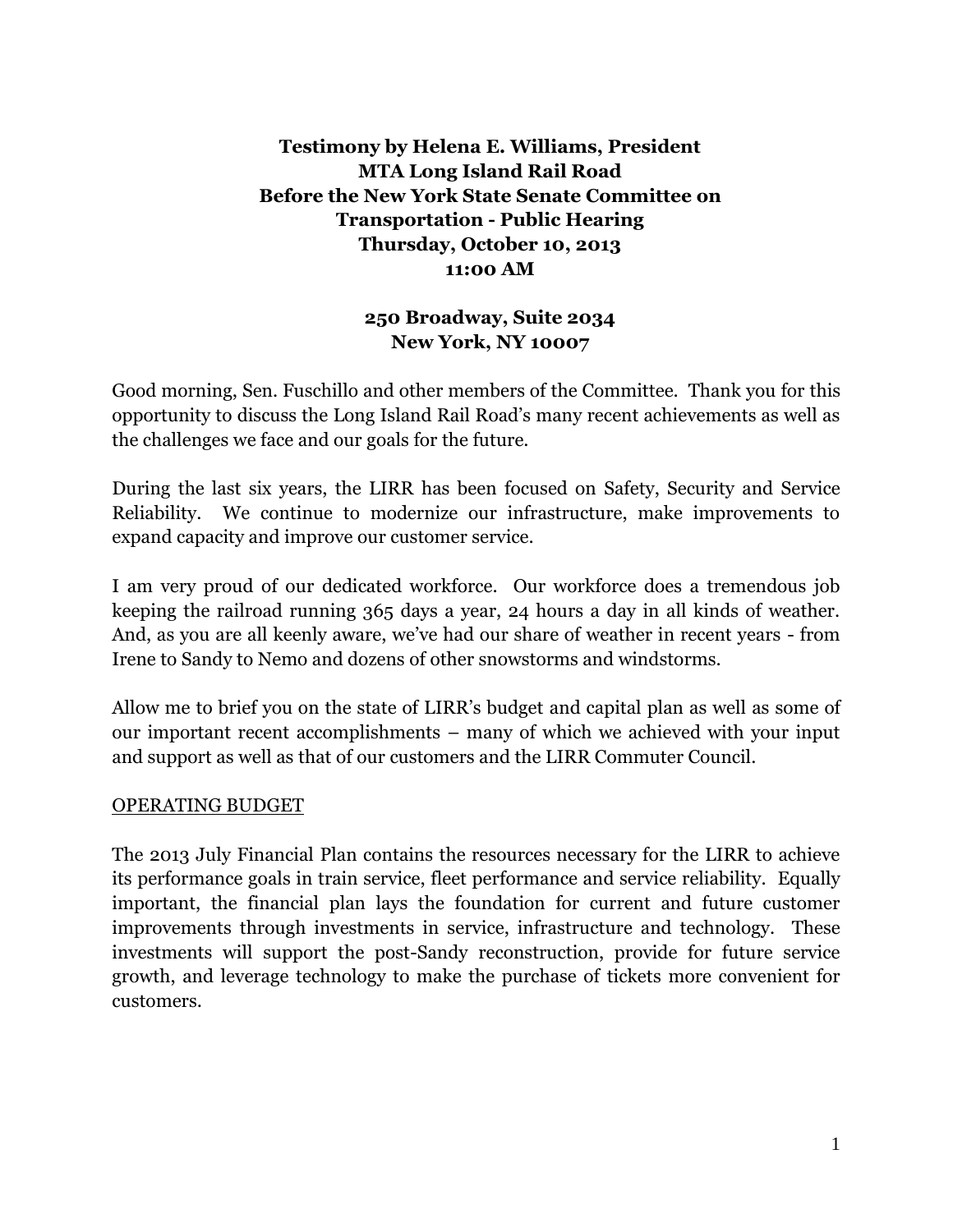Various train service enhancements - announced in July - will attract new riders, improve service frequency for existing customers and relieve crowding.

The 2013 Operating budget is approximately \$1.6 billion and supports a headcount of just over 6,900 positions. The bulk of these positions are in the key operating departments – Transportation, 1,986; Engineering/Right of Way Maintenance, 1,722; and in the Maintenance of Equipment department, 2019.

Like all large operating entities, a key component of our staffing strategy calls for using overtime. Using overtime is essential when responding to weather events, emergencies, or unscheduled maintenance, backfilling open positions, and when working on projects of limited duration. In these situations overtime allows us to efficiently match workload to staffing.

It is also critical that overtime be managed and monitored closely. To this end, in each year the LIRR establishes an overtime budget that reflects our best estimate.

The 2013 Adopted Budget included almost \$90 million in funding to cover an estimated 1.8 million hours of overtime. Through the first half of the year, actual overtime was just over \$53 million, or which about was \$11 million, or 26 percent, above budget. This overrun was driven by a few key factors – the need to prepare and respond to weather events, two derailments, one on the main line and a second within the Penn Station area, and open operational positions. The cost of the open position related overtime is actually offset by savings in straight time. Still, the LIRR developed and is implementing an aggressive hiring and training schedule to fill open operational positions as quickly as possible.

The LIRR has also focused on budgetary savings from tighter inventory management. Purchase of parts is more closely tied to a production plan and we adjusted minimum stock quantities without impacting availability.

## CAPITAL PLAN

In addition, several major Capital funded initiatives are scheduled to come on line during the financial plan horizon of 2013 to 2017. This includes Positive Train Control, the rollout of the first M-9 cars, and the completion of the first segment of the Main Line Double Track project. The financial plan reflects the necessary resources to ensure the benefits of all these assets are fully realized and properly maintained.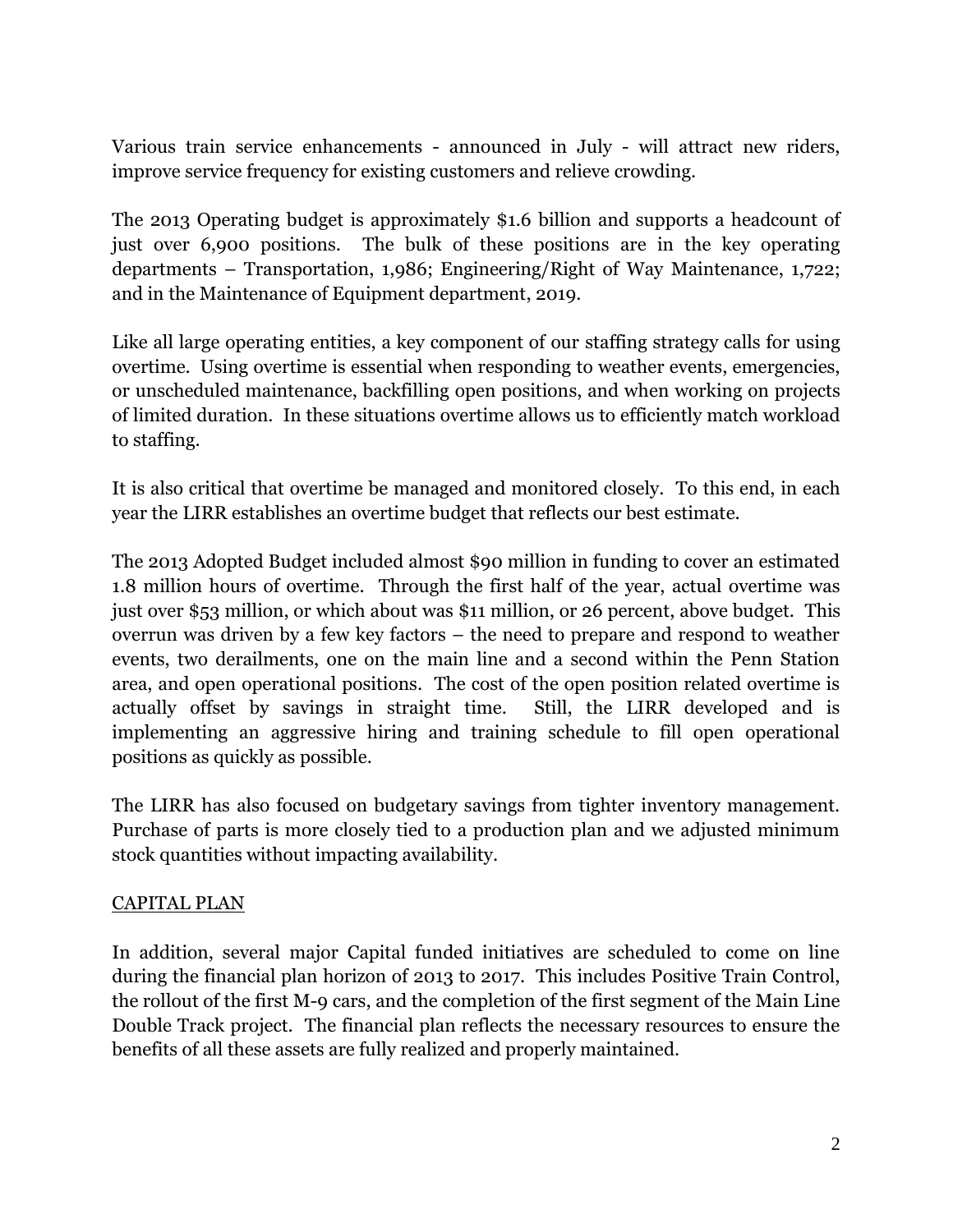The LIRR has made progress in a number of customer service areas in recent years:

- This year, we've been able to implement service enhancements, addressing some of the cuts that were made during the economic downturn. Specifically, customers on the Ronkonkoma branch will see new off-peak service as well as a new PM peak train. Port Washington customers will see half hour off peak service restored on weekends. Customers on the Babylon branch will have more options with the restoration of two PM peak trains. A late evening train to Hicksville will help address some crowding on the Mainline. And finally, we are able to expand the seasonal weekend service from Ronkonkoma to Greenport, which will now run from April thru Thanksgiving.
- We've also seen an increase in ridership on the Montauk branch this summer, following our decision to move the Cannonball, which runs express to Westhampton on Friday afternoons in 94 minutes, to Penn Station from a Hunterspoint Avenue departure. Our Hamptons service brings tens of thousands of visitors to the East End each season.
- As you may be aware, MTA has made improving customer communication a priority. LIRR's around-the-clock Public Information Office, located right in the LIRR Command Center in Jamaica, issues alerts and text messages on every train that is 10 minutes or more late to more than 43,000 customers who have signed up to receive them. They also coordinate station announcements, electronic sign messaging, web updates and stay in regular contact with traffic reporting agencies and the MTA Press Office to keep the public fully informed of any service related issues.
- Within the coming weeks, you will see new Customer Assistance Ambassadors on the floor of Penn Station and in Jamaica, equipped with special uniforms and smart phones to better assist customers seeking information.
- We also are continuing to modernize and get ready for the future, including when LIRR customers will be able to reach Grand Central Terminal in a one seat ride via the East Side Access project. Many of you have toured the tunnels and concourse areas that are being carved out of bedrock 140 feet below GCT. This will be the largest expansion of LIRR service in 100 years, bringing Long Islanders to jobs on the East Side, improving Long Island property values and keeping Long Island competitive in the region. It will transform LIRR service since we will no longer have scheduled connections in Jamaica which result in delays for customers.